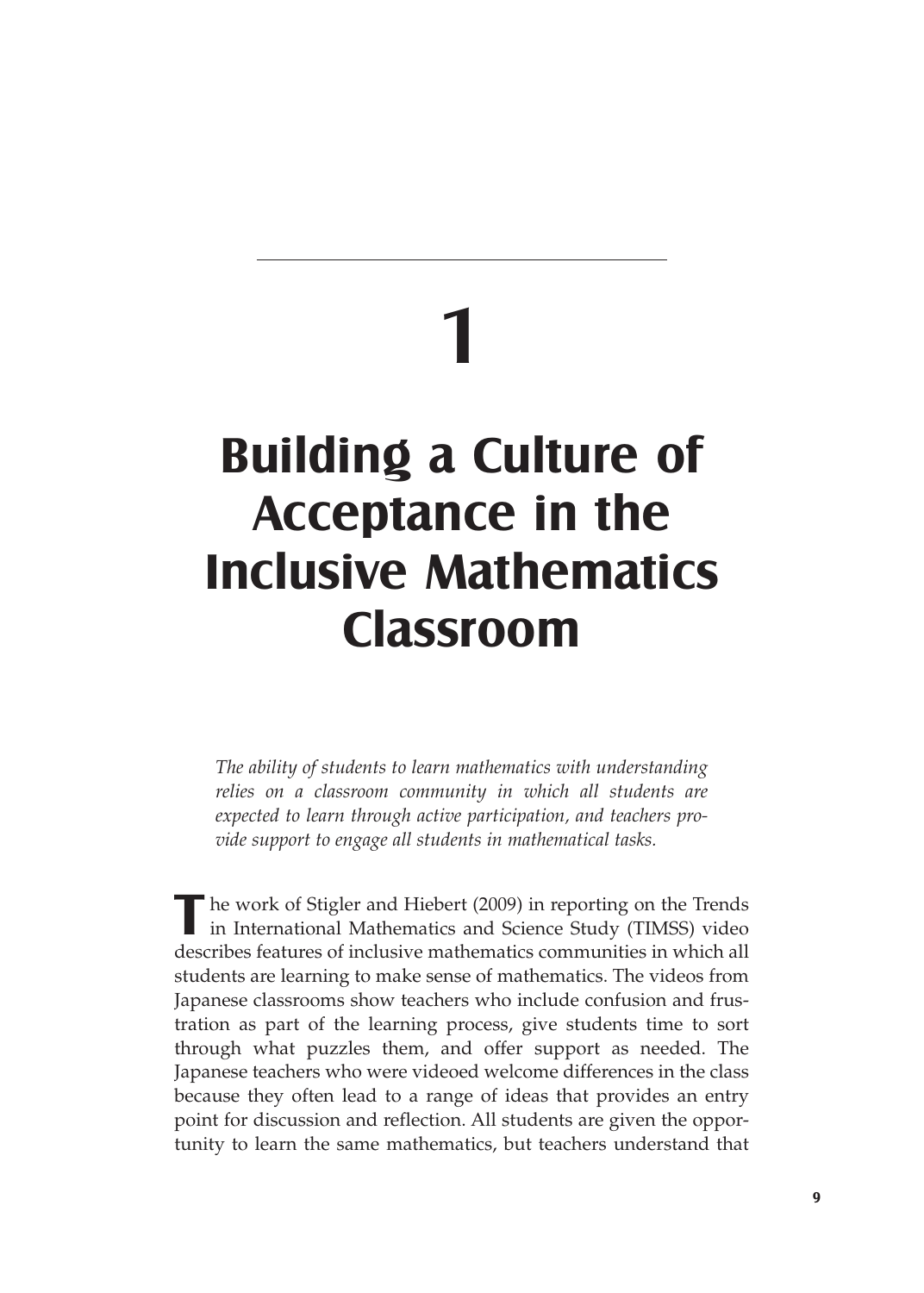different strategies will make sense to different students, and that not all students will learn the same things from each lesson.

Like the Japanese teachers in the TIMSS, the teachers who have contributed to this book create a culture of high expectations and acceptance of differences in their classrooms that facilitates the learning of mathematics. They make sure their students know that they are expected to take responsibility for their own learning and support one another as learners. Further, they expect their students with special needs to learn along with their peers. They create a culture based on respect and acceptance of differences in which students feel safe to take risks and to admit frustration and confusions. In fact, one teacher refers specifically to taking risks when she calls on children to discuss their strategies. When she calls on a child, she asks, "Do you want to take a risk or do you want to wait?" If someone makes a mistake, she might say, "Don't feel badly if you make a mistake. Many of you find this problem difficult." Finally, these teachers provide multiple points of entry based on their observations of what has worked for the different learners in their class.

Teaching for understanding in an inclusive mathematics classroom is not easy. Many teachers did not learn to make sense of mathematics when they were in school, and the process of learning to teach in this way is complex. Ms. Walker, an early childhood teacher in an urban school system, writes passionately about her own negative experience as a mathematical learner, how she was made to feel that she couldn't ask questions and couldn't learn mathematics. She describes how she is determined to create a supportive atmosphere and recognize the strengths of all of her students.

## **Voices From the Field**

#### *A Teacher Confronts Her Math Anxiety*

I am a teacher in an inclusive classroom in a large public school system where over 80 percent of the children are students of color. Our classroom is a community of learners, and we try and develop the individual talents of each of our students. I have taken on the job as my personal responsibility to see the light in each one of my students no matter where they are from or what challenges are before them.

Mathematics is a subject that I've always liked, but as a student I remember that I was afraid to approach the teacher and ask for help. I didn't want anyone to know I didn't fully understand what was going on. In high school, our math classes were tracked and I remember being in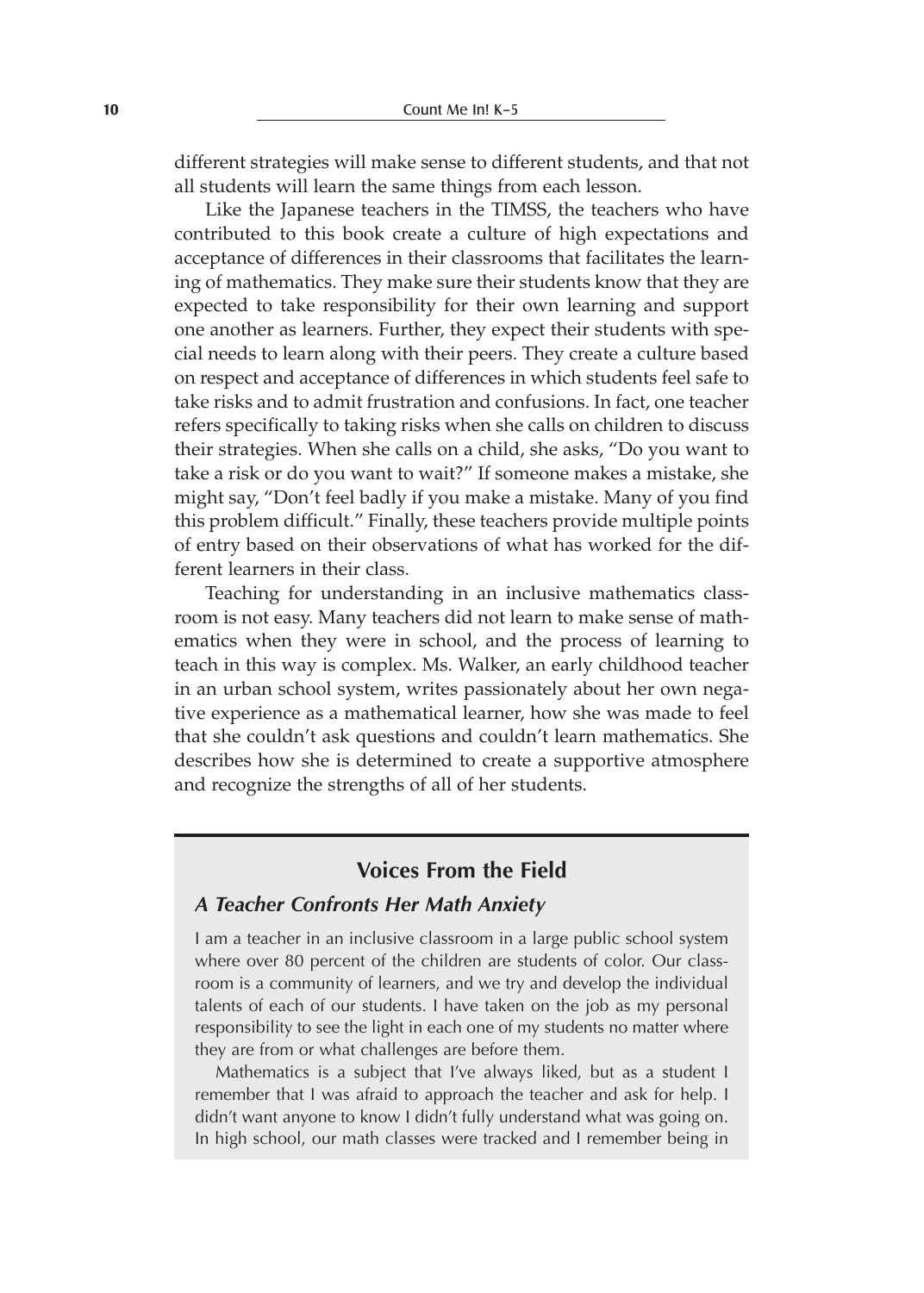"dumb" math, as we labeled it—the class with the students who needed more time to understand. In college I took a math course for teachers who were to teach math at the elementary level and did horribly. I asked the professor for help this time, but he made me feel so inadequate that I was not willing to ask for support again.

At the beginning of my teaching career, I was nervous about being in front of young children and teaching math. The pain of my personal story kept appearing. I was able to get them to memorize and regurgitate whatever I was telling them. This "worked" for a few years until I began taking courses for the math curriculum that I needed to teach. I found out that not only did I have to know the content, but, in addition, I needed to know how my students were learning math ideas. It was a learning experience both for me and my students. I learned from math coaches as I watched them teach lessons and processed the lessons with them. They helped me navigate the curriculum for my students, and they guided me to understand the math for myself. I built up my confidence and have spent a great deal of time analyzing my work. The teaching of math has become so important to me that I try to be involved with as many opportunities as I can to share ideas. I continue to learn about how young children understand math in order to help them build a mathematical foundation based on developmentally appropriate concepts. In contrast to my own experience of isolation and anxiety in math class, I create a mathematics community in my classroom that is based on testing out ideas, asking questions, feeling safe to make mistakes and learning form each other.

Through her own experience as a teacher, Ms. Walker came to learn the pleasure and importance of making sense of mathematics and has worked hard to create a culture of sense-making in her own class that is very different from her own experience learning math.

# **Recognizing Differences and Supporting Strengths**

As indicated in the examples from Japanese classrooms, recognizing differences among students can be an opportunity to surface both a range of solutions and confusions. To celebrate differences, they must be acknowledged so that both the teacher and the students can support and learn from each other. The following classroom examples illustrate teachers who make a point of including everyone in ways that both recognize differences and use student strengths as avenues for learning.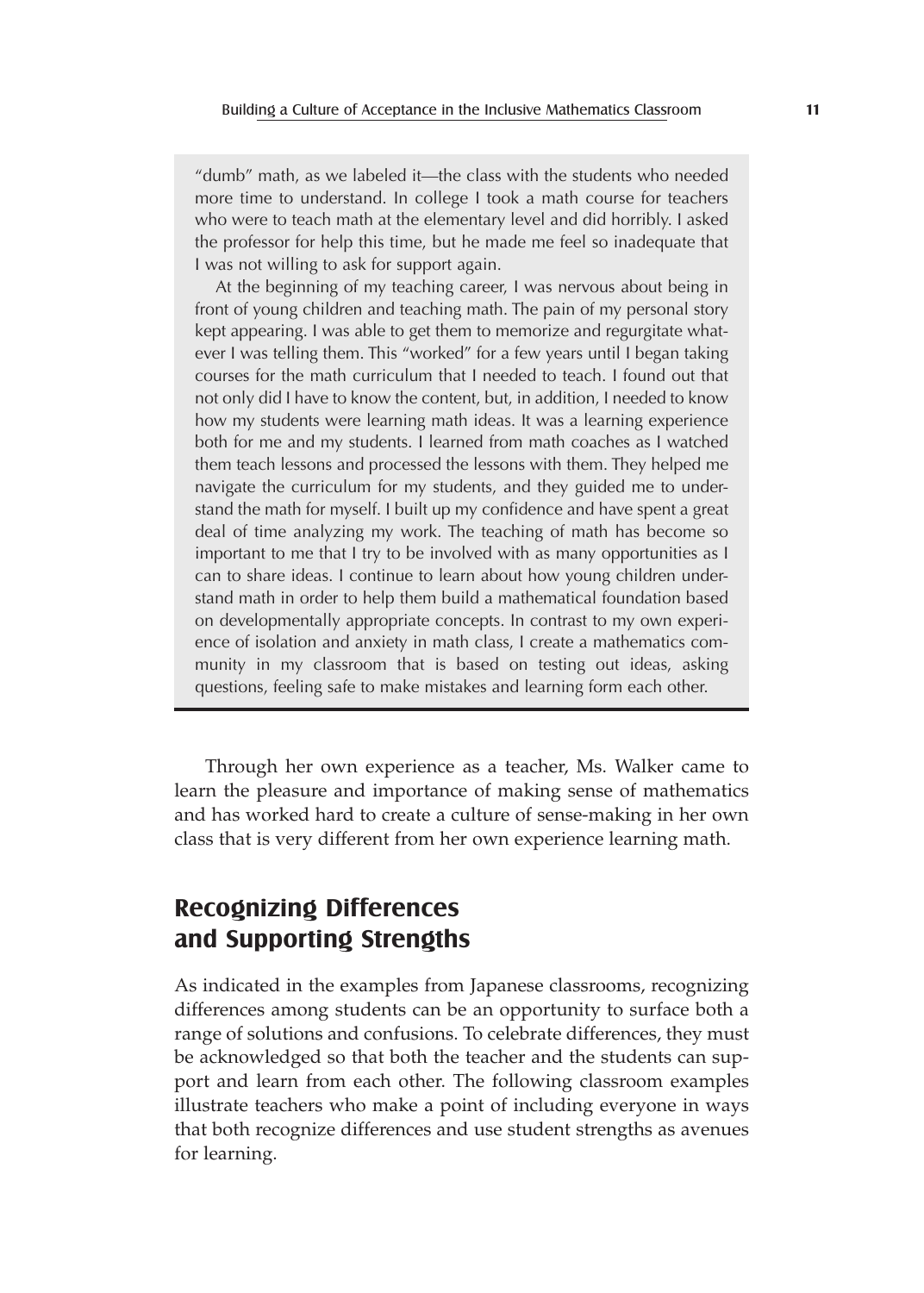When she was a new teacher, Ms. Gordon hadn't yet learned to acknowledge student differences in a way that supported learning. Here she describes the beginning of her journey and reflects on the consequences of not being explicit about learning differences and the supports that different students sometimes need.

# **Voices From the Field**

#### *"It's Because We're Bad at Math."*

My first attempt at differentiating math instruction was a disaster. I was a teaching intern, and our third graders had been working on addition. A little more than half of them were confidently adding two-digit numbers, and the rest needed help developing strategies.

The solution was simple. After our mini-lesson, I'd split the class in two. I would work with the kids who already had solid strategies, helping them to show and extend their thinking. The rest of the class would go with my mentor teacher, Anne, to the adjoining room. Together, they would work more on understanding place value and breaking up numbers by 10s and 1s.

I stood in front of the class and explained the plan. "So, Thomas, Eden, Olivia, Mark, and Sarah, please take your folders and follow Anne." At that moment, Sarah's body stiffened and her eyes filled with tears. She looked up at me with an angry, hurt expression. "Why do they get to stay?" she asked. "Why do we have to go in the other room? It's because we're bad at math. It's because we're stupid."

Every student turned to look at me, and I had no idea of how to respond to Sarah's accusation. I fumbled, trying to explain. "No, of course not. People learn in different ways . . . we can do a better job of teaching you . . . small groups will help . . ." I had unwittingly realized one of a teacher's greatest fears. I had made a student who was having difficulty feel like a failure. I had confirmed her suspicion that one group of students was "good at math" while another was "bad at math" as clearly as my teachers had when they put struggling learners in the back of the class when I was young.

There were several problems with my approach that day. First, I publicly announced who would be in what group without explanation of the purpose. Second, by sending one group to another room—which I had wanted only to minimize distractions—I had physically segregated my class for the remainder of the math period. I had presented no opportunities to move from one group to another. Third, and most important, I had sprung this new structure on our class with no discussion about learning differences, no expectation that different students sometimes needed different amounts of help and support.

Sarah had drawn a logical conclusion from my actions: I didn't believe she was smart enough to work alongside the rest of the class. I had confirmed her long-held fear that she was simply "bad at math."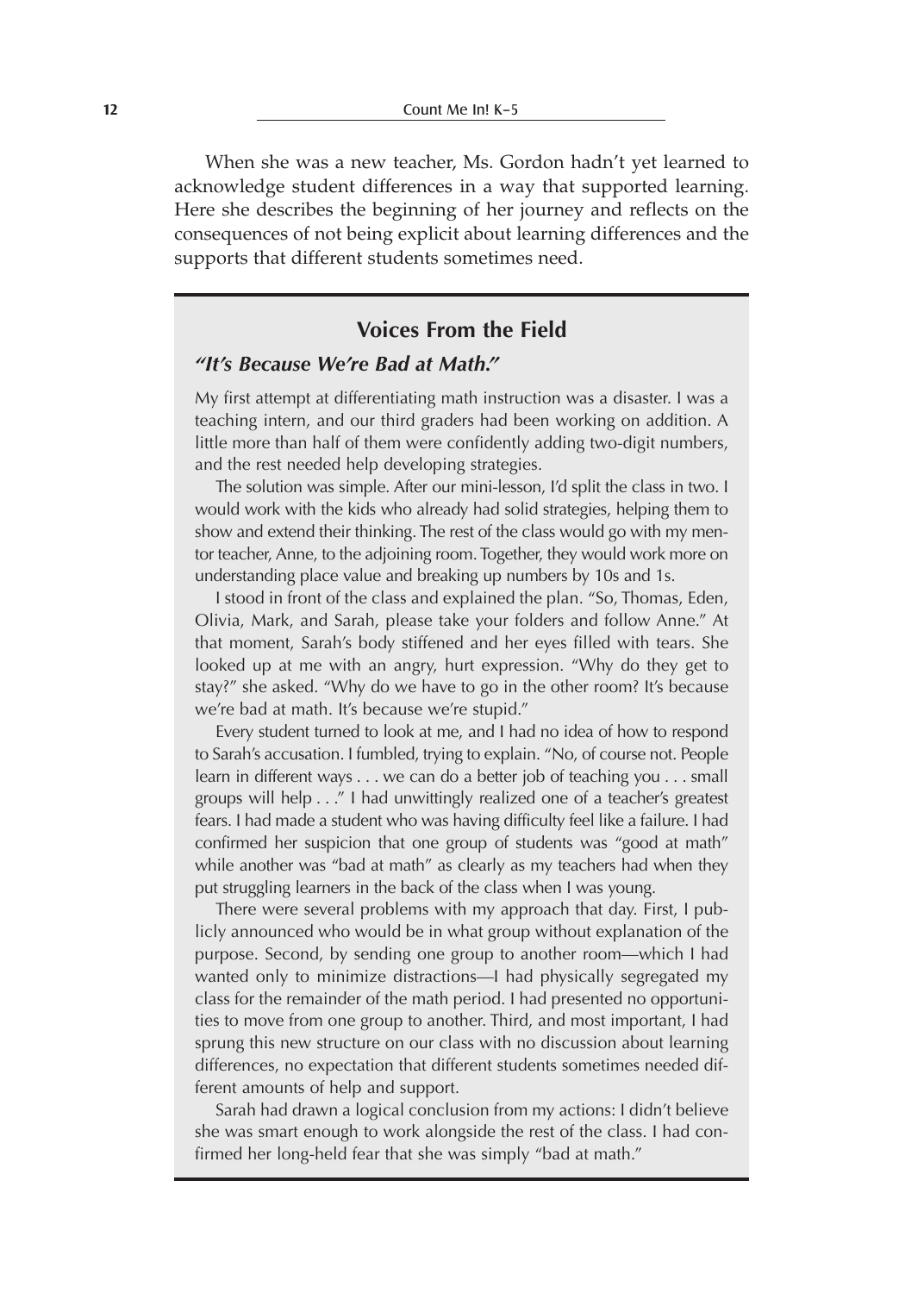As we will see in the next section, Ms. Gordon learns an important lesson from this incident that leads her to think carefully about how she wants to create a supportive classroom community.

Ms. Thompson, a teacher who has high expectations for all of her students, expresses her philosophy as follows: "I believe in making public the things that are difficult for all of us, myself included, as a way of teaching empathy and support in the classroom." She organizes her math class with set routines that work for everyone, including Michael. Michael, a student in her fourth-grade class, responds well to a structured environment. He needs and wants clear and consistent routines, and becomes anxious if he is uncertain about what to do either academically or socially. Ms. Thompson and Michael thus developed strategies to diffuse his anxiety, ones that were clear to him and to the rest of the class. She included his classmates in openly acknowledging his differences and enlisting their cooperation in helping Michael feel comfortable, while also making them aware of his strengths.

### **Voices From the Field**

#### *Lessening Anxiety and Supporting Learning*

In order for Michael to make sense of mathematics and, ultimately, become a successful mathematics student, I had to create a learning environment where he could feel safe and comfortable in all aspects of the day. I set up daily routines for the class. Typically, we started math with the students sitting on the rug, each with a white board, a pen, and a paper towel. I posed problems for students to solve on the whiteboard.

We developed strategies to help Michael when he became anxious or frustrated; for example, we would suggest he take a walk in the hall and not reenter the room until he was "ready to work." When he was having trouble working with a partner or when he had made a small computational error, I would question him, as his third-grade teacher had, "Is it really that serious?" Once these strategies became routine, Michael became less apprehensive in math class and was able to work more productively.

As he progressed through his fourth-grade year, I came to more fully appreciate Michael and his learning style. I recognized what worked for him and, more important, Michael began to grasp the expectations of the classroom and understand that they also applied to him. I believe that this was a key component for Michael finding success. In earlier grades, he had grown accustomed to lower expectations than the rest of the

*(Continued)*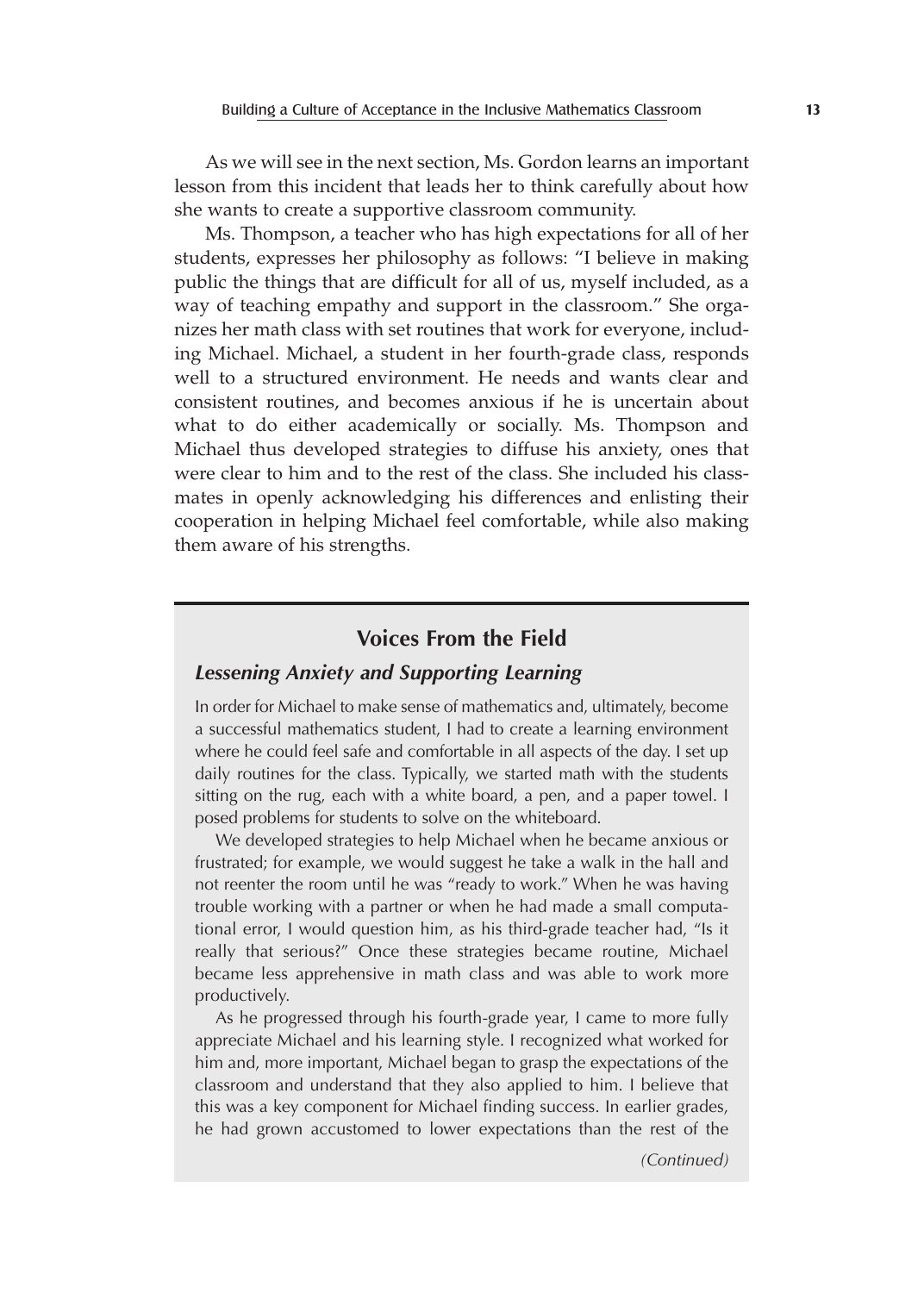#### (Continued)

class, and knowing this added to his feeling of "I can't do it." By raising the expectations and slowly teaching him the skills to meet these expectations, I started to see that Michael was making progress, and even more important, he began to see his own progress.

Fully accepting Michael by acknowledging his strengths and contributions as well as his needs is an important component of the inclusion model of our school. The teachers at Montgomery are explicit with our students that fairness means giving people what they need, not giving everyone the same thing. To put this into practice, I had conversations with the whole class. For instance, we discussed how we could help our friends if they get upset. Sometimes I had conversations with a smaller group of students about specific issues related to Michael and other students, such as, "How can we help Michael get out of his negative behaviors? If we feel we can't handle it, what do we do?" Michael's classmates learned about the ways that he became frustrated and they were able to support him. They were patient with him and patient with me when I needed to spend time with him, and several students were able to redirect him before he became overly anxious and acted out. Both the students and Michael could see that by lessening his anxiety, he was able to contribute strategies and ideas to our math conversations that benefited everyone.

Another teacher, Ms. Neal, makes a point of including all of her students in math conversations, recognizing situations in which they can make positive contributions with her support. For example, she calls on Sam, one of her students who struggles with cognitive flexibility, when she sees his hand raised to share a strategy. If he gets off track, she brings him back by asking, "How did you begin?" To bring other students into the conversation, she might ask, "Who began the same way?" When choosing someone to read a math problem out loud, she thinks about Kevin, a student who has some special needs, but who is an outstanding reader.

Both Ms. Thompson and Ms. Neal address the differences of their students by supporting them and finding ways that allow their successful participation in classroom mathematics.

# **Making the Classroom a Safe Place**

Students with special needs often have not had positive experiences in school. They may be reluctant to contribute, fearful of making mistakes. As Ms. Walker reveals through her own experience, this anxiety is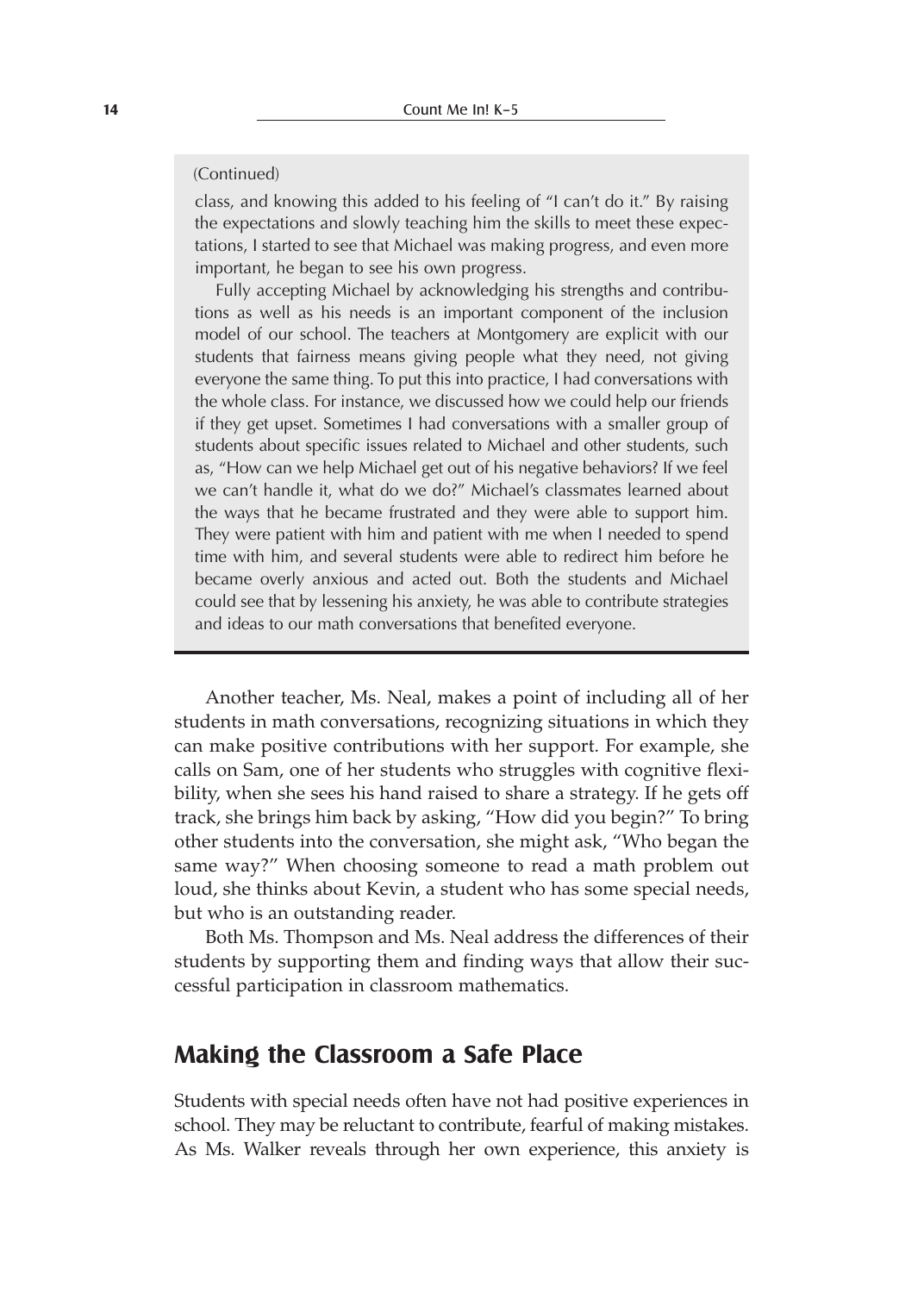not conducive to learning math. Often a self-fulfilling prophecy results: the more the student does not contribute, the more likely expectations for the student's performance are lowered, which in turn, lowers the student's self esteem. These teachers spend a great deal of time in the beginning of the year making explicit the code of conduct in the class that will make everyone feel comfortable. When students find their classroom to be a safe place to make mistakes, to ask questions, and ask for help, then they are less likely to hide their confusions and struggles and to reach out and accept the assistance they need. Ms. Thompson defines her own role with the children to make it clear that she is there to help students learn:

I want to know who is stuck at home tonight so I can help you Monday. That's my job. If you do your homework with someone and they do the work, I won't know if you're stuck, and I'll move on and you'll be more confused.

We return to Ms. Gordon as she continues her journey to establish a classroom community that acknowledges and supports differences so that students are comfortable expressing confusion and asking for help.

# **Voices From the Field**

#### *The No-Secrets Math Classroom Part 2*

Today, extra help is an expectation—not an exception—in my classroom. After a whole-group mini-lesson, I subtly pull aside the students I know need help—sometimes, but not always, including special education students—and I let the class know what's going on. "At the round table, I'm going to do some more problems like this with a small group. If you'd like some help getting started, please come join us." Typically, between two and four additional students will join in. And it's not always the same students. Even high fliers—kids I wouldn't suspect of having difficulty will come to the small group to clarify a question or to gain confidence in a new skill.

Students feel comfortable doing this in part because we've had conversations since the beginning of the year about learning differences.

**Ms. Gordon:** So far this year, we've talked about different school tools that kids need to be successful. Who would like to share about a tool they're using?

*(Continued)*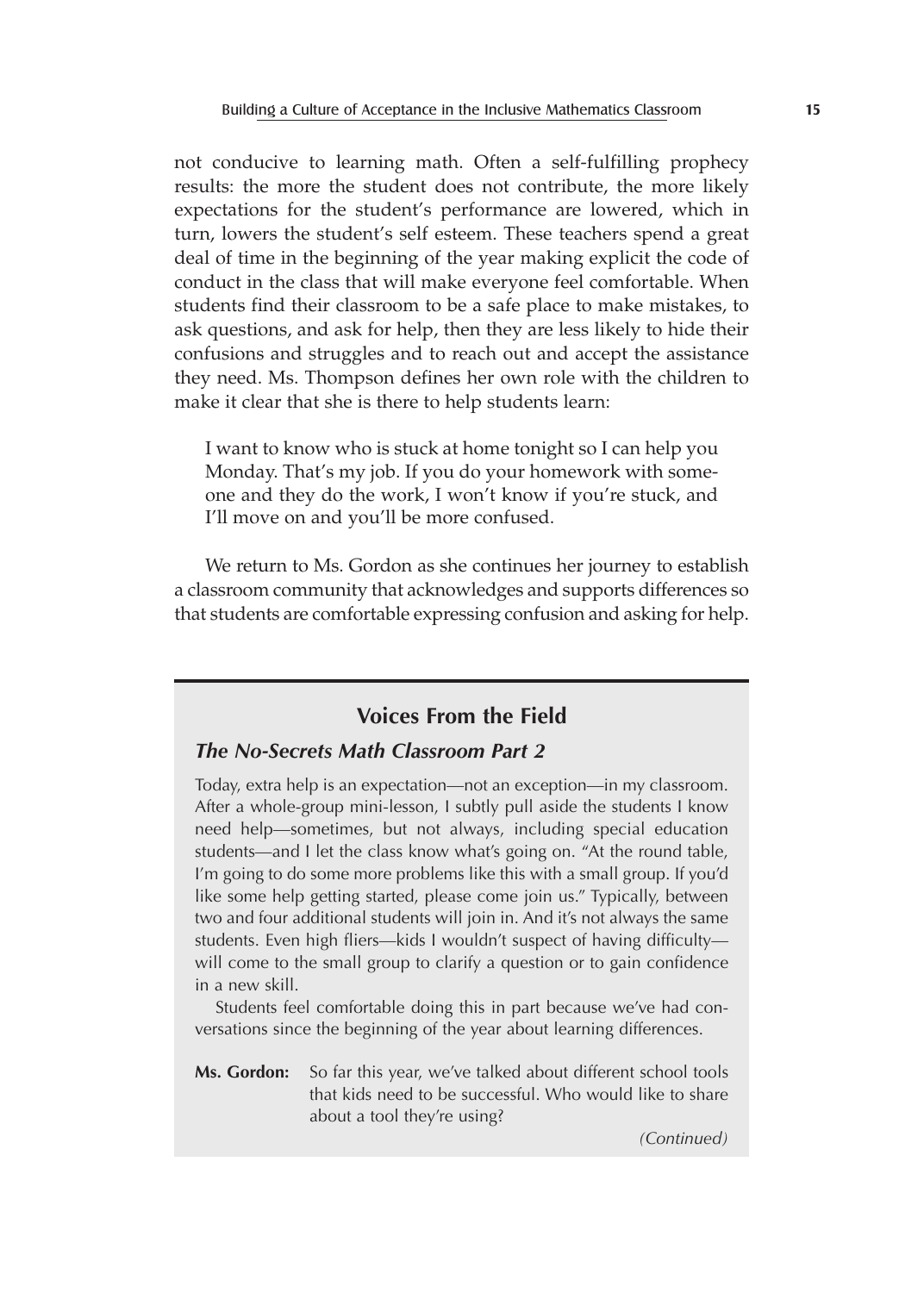| (Continued)       |                                                                                                                                                                                                                                                                                                                                                                                                                                                             |
|-------------------|-------------------------------------------------------------------------------------------------------------------------------------------------------------------------------------------------------------------------------------------------------------------------------------------------------------------------------------------------------------------------------------------------------------------------------------------------------------|
| Samantha:         | I am using a pencil grip because it makes my handwriting<br>neater. [Half a dozen students give Samantha the "me<br>too" hand signal. This happens as each student shares.]                                                                                                                                                                                                                                                                                 |
| Josh:             | I use a slider to help me in reading so I don't lose my place.                                                                                                                                                                                                                                                                                                                                                                                              |
| Harry:            | I have a private office space so I can focus and not get<br>distracted.                                                                                                                                                                                                                                                                                                                                                                                     |
| <b>Madeleine:</b> | Some kids have checklists for checking over their work.                                                                                                                                                                                                                                                                                                                                                                                                     |
| Ms. Gordon:       | That's right. We know that kids need different tools to be<br>successful. Because we're all different people! People<br>also need extra help sometimes when something is hard<br>for them. Think for a moment, and put your hands on<br>your knees if you can remember a time when you needed<br>help. Il pause while students think. Just about everyone<br>puts their hands on their knees.] Raise your hand if you'd<br>like to share what you remember. |

As students share, it becomes clear that everyone needs help sometimes (even teachers). Then I make my teaching point:

This year, I and the other teachers in our classroom will give extra help to kids during math. Does this mean that the kids I'm helping aren't good at math? Absolutely not. When we put in effective effort and time, we can achieve anything. You will all be challenged this year, sometimes in math, sometimes in reading or writing or making good choices, but you will all be successful.

The message, *effective effort plus time equals success,* is a constant theme in our classroom. So when I ask students to join us if they need extra help, they do, and that extra help carries no stigma, no feeling of being "bad at math." We have no secrets in our math classroom. Because we talk about it, everyone knows that new ideas come quickly to some and more slowly to others. Everyone knows that different people have different strengths. And everyone knows that we all need help sometimes, and that it feels good to get the help you need.

Ms. Gordon's ability to reflect on her own practice leads her to create a learning community in her classroom in which students feel comfortable acknowledging areas for improvement and asking for help in order to work toward their learning goals. By making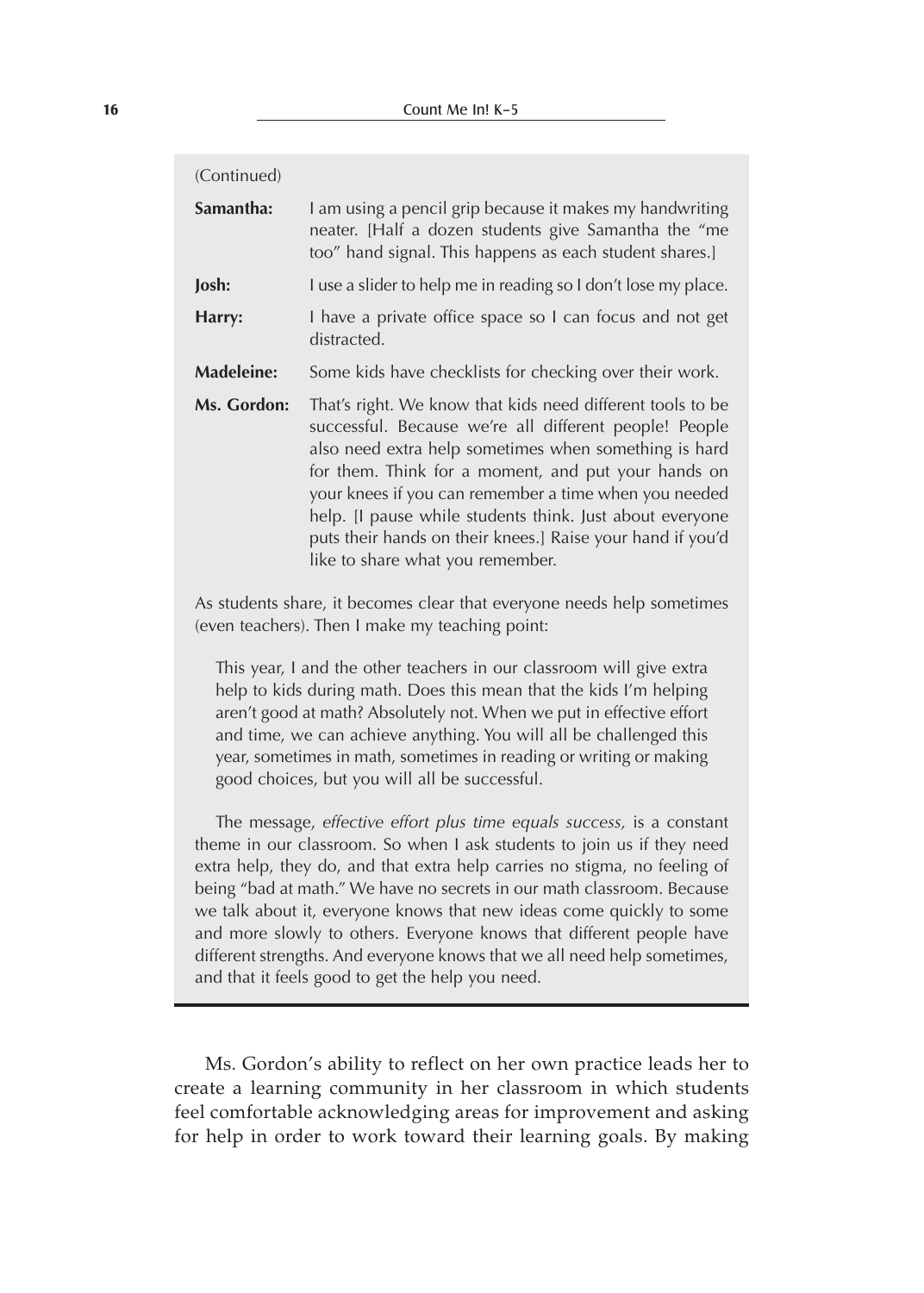everyone's needs public, she creates an entry point for discussion and for support. She shifts the responsibility for learning to the students instead of preassigning groups.

# **Promoting Responsibility**

An emphasis on responsibility that teachers like Ms. Gordon promote represents a sharp contrast to the "learned helplessness" that affects students with special needs when adults who work with them "tell them what to do." When adults simply tell them what to do, they see learning as outside of themselves and, as a result, are not familiar with grappling with problems and trying to make sense of the mathematics. Students who take responsibility for their own learning are more likely to learn math with understanding because they are more likely to rely on their own knowledge instead of the knowledge of others. Teachers who promote responsibility promote both individual responsibility and responsibility for other students in a community of learners.

Even the way the classroom is physically organized can communicate to students the importance of shared responsibility. When students are organized in groups of four and desks are faced toward each other, it can facilitate their academic and casual conversation within all subject areas. Students can also develop a sense of ownership within the classroom through jobs and leadership roles to create an environment in which they are forced to take care of the classroom together. Some classroom jobs that promote student ownership of their own mathematics learning include team leaders whose job entails telling other students their tasks and managing student collaboration, before or after school, and homework checkers whose job entails checking homework every day. Further, some teachers assign students a day during which they take charge of the morning meeting when they discuss content objectives of the day.

Ms. Robinson lets her fifth graders know that they need to build a strong foundation in fifth-grade math for their middle school "house of math." She tells the class,

Your job is to have a solid fifth-grade year. I don't know you're struggling if you don't tell me. Everyone is a math person. They "rock" in some areas, but they may struggle in some areas. Where do I struggle? You should be asking yourself that. My job is to make you rock.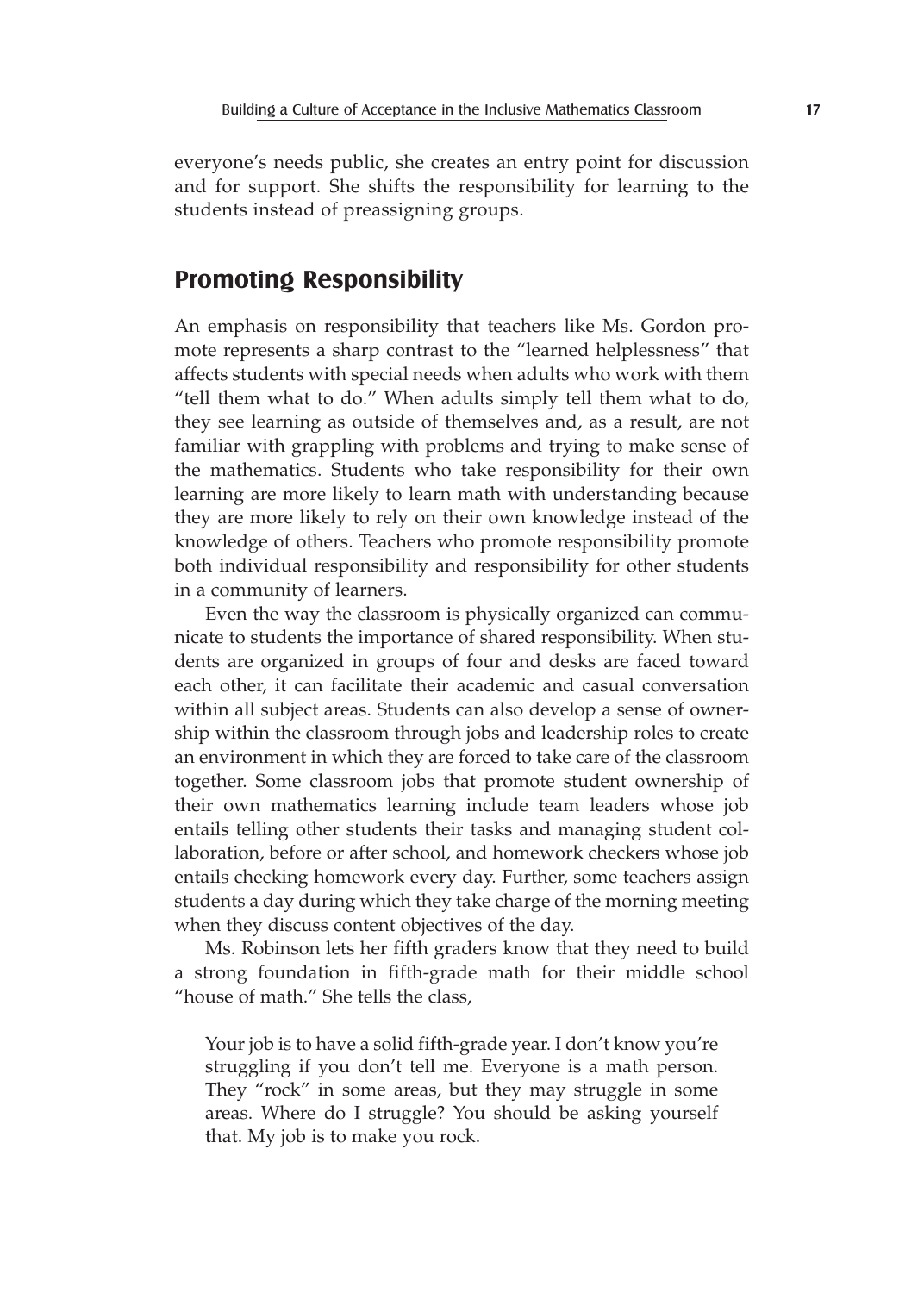When Ms. Robinson teaches, the students who need help gather on the rug. She works with her "rug rats," as she affectionately calls them, some at the beginning of the class, some come later if they're stuck. If she is circulating, students hold up three fingers if they need her, and one finger if they have something to share. When students help each other, she urges them to ask questions, and give examples, but not to tell the answer because that is not helping. Before a test, she writes two sentences on the board: *I believe in you. Do you believe in you?* After a unit, she asks students reflection questions: Was the unit easy? What made it easy? If it was hard, what would have made you understand it better? Ms. Robinson's approach makes the goals of math class clear to her students, and they understand both her role and their roles. Asking for extra help is a built-in routine of her classroom, and students take the initiative to seek support.

# **Acknowledging Frustration**

Students who struggle with mathematics can become frustrated. Although a certain amount of frustration can promote learning, when frustration leads to various degrees of anger, this clearly impacts their ability to learn. It is important, then, to face these feelings of frustration and anger openly and to work on ways in which students can regulate their responses.

Ms. Thompson helps her students regulate their behavior with the use of an "anger thermometer" (see Figure 1.1). The anger thermometer is created as a whole class and is different for each class she teaches. It is important that the anger thermometer include ideas that are meaningful and organic to the particular students she is teaching.

Ms. Thompson creates a visual representation of a thermometer with different lines and categories matching particular items with appropriate responses. For instance, being rushed might lead to frustration while someone physically hurting a student might make that student furious.

Although the whole class creates and refers to this representation, the anger thermometer is particularly effective for those students who need the most help with self-regulation. This anger thermometer serves as a gauge for students to recognize if their reactions were appropriate or if they were in fact overreacting. Oftentimes, when students feel they are struggling or find themselves getting confused or unsure, they may overreact. They may get very upset and shut down. They may become furious when in fact it is something that is only worth being frustrated over. The thermometer may help students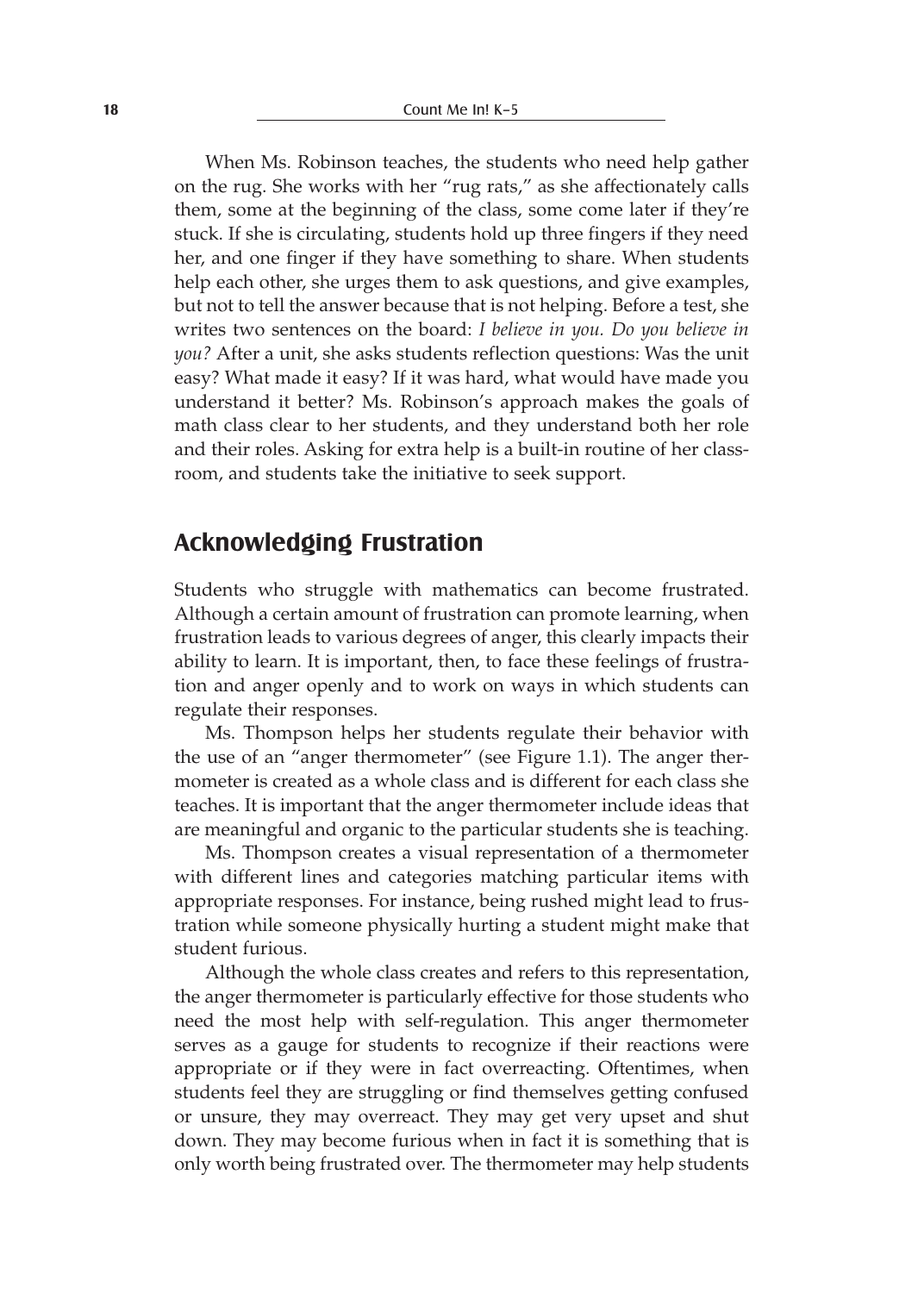



recognize that furious reactions are appropriate for when someone is hurting them or taking their things, not for needing extra help with a math problem. At times during math class, Ms. Thompson just points to the anger thermometer if a student has become frustrated, and the student is able to express a more appropriate response.

# **Summary**

The chapters that follow include many of the principles and strategies introduced here. The teachers who have contributed to this book strive to establish a community of learners in their mathematics